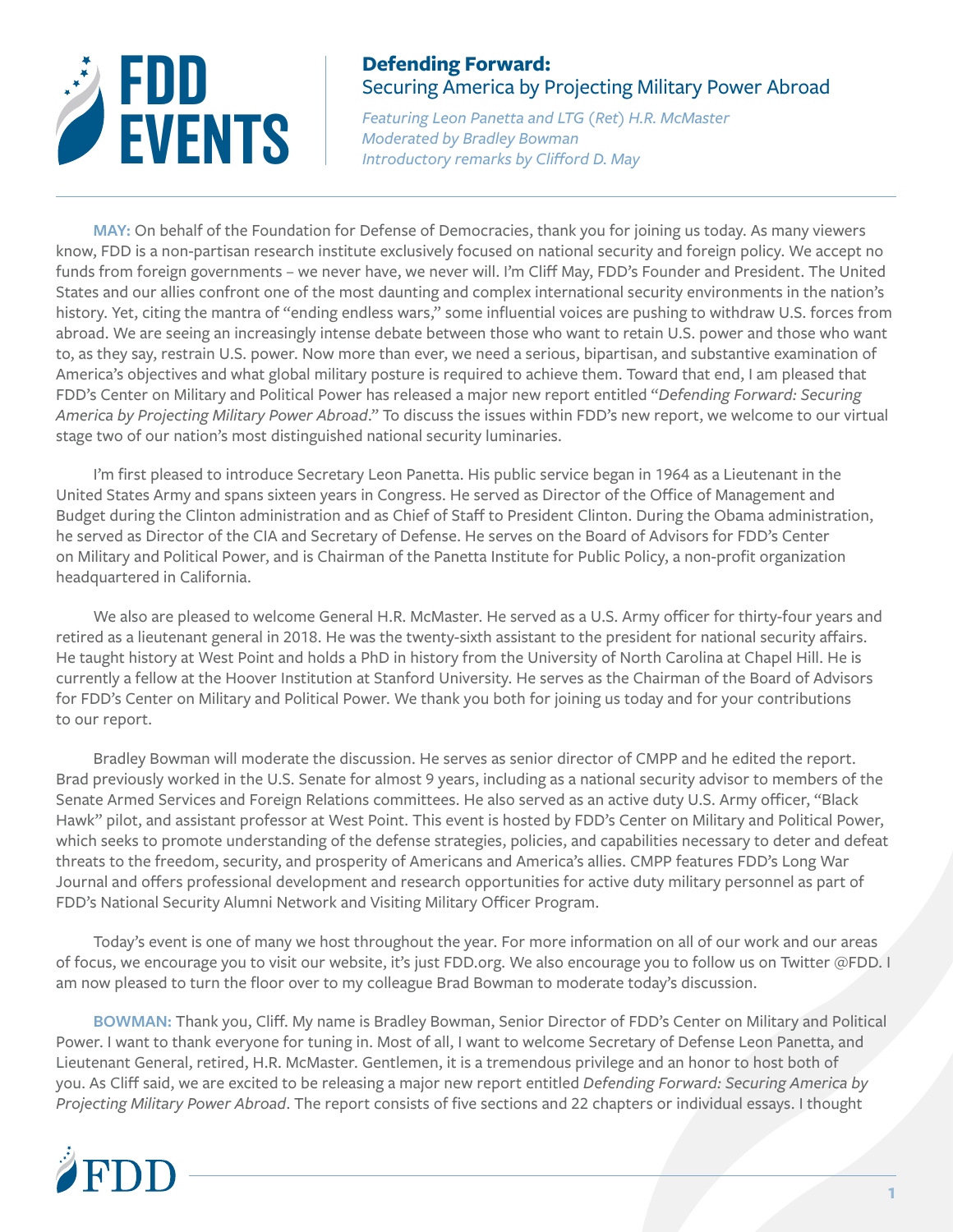

*Featuring Leon Panetta and LTG (Ret) H.R. McMaster Moderated by Bradley Bowman Introductory remarks by Clifford D. May*

we could organize our discussion today based on the five sections of the report. So, section one covers what we call the big picture or looming challenges, and then sections two through four focus on three important combatant command areas of responsibility, including Central Command, European Command, and Indo-Pacific Command, respectively. And then the report concludes with a section five which includes essays on the path forward. So, with that framing in mind, let's get started.

Secretary Panetta, perhaps I can ask you, if I may, the first question. It seems to me that Americans find themselves at an inflection point right now. There's a robust debate going on, as you know better than me, about the role we want to play in the world and what overseas military posture the U.S. needs. Serious problems at home, pull attention and resources inward, yet grave international threats loom. Persuaded by calls to "end endless wars" some Americans support withdrawing U.S. forces from abroad as almost a universal good and yet others warn of dangers involved in such an approach. You've served our country for decades including in Congress, as Secretary of Defense, Director of the CIA. In the forward for the report, you describe some of the lessons you've learned over these many years regarding the need for U.S. global leadership, the importance of allies, and the need for scrutinizing both deployments and withdrawals. I wonder if you might be able to discuss some of those broad principles that you believe should inform U.S. defense policy and overseas military posture.

**PANETTA:** Well, first of all, Brad, thank you for the opportunity to be able to meet with a friend, H.R. McMaster, and be able to discuss some of these critical issues. My sense is that for too long our country really has not developed what I would call a comprehensive national security strategy. We've been operating on a hit and miss basis based on the crisis of the moment. What we really need to do is to stand back and to look at just exactly what are our national security interests, what are the threats that are out there to those interests, and how can we best respond to those interests. To be able to put it into a comprehensive approach so that the American people have some sense of what should guide both our defense policy, our military policy, our national security policy.

I think what's important is that in line with that kind of comprehensive approach, we need to then define what is our mission? In other words, what is our mission with regards to the threats that are out there and what should be our approach in terms of deployment of forces with regards to that mission? How much of a force do we need? Where do we need to deploy it? Should it be special forces, should it be more conventional forces? To be able to define how do we respond then to each of these areas. And in doing that, I think it's important to build this around alliances for the future because my view is that, in dealing with the national security threats that are out there, as we move forward, it's going to be critical for the United States to strengthen and build new alliances so that we can work with our friends to be able to provide for the security of the world.

And I guess, lastly, I just think we need to be more truthful with the American people about just exactly what is our responsibility. And I believe the United States needs to be a world leader, I believe we do need to work with our allies, I believe we do need to respond to what are potential national security threats, but I also think we need to be truthful with the American people about just exactly what those threats are and why is it necessary for the United States to have to respond in a way that will protect them for the future.

**BOWMAN:** Thank you, Mr. Secretary. General McMaster, I'd welcome you to respond to that any way you'd like. And also, if you're willing, in your new book and also in your *Foreign Affairs* article that is part of our monograph, you write about the ending endless war narratives, and I'm wondering what you see as the primary problems with this narrative regarding U.S. military posture and withdrawals.

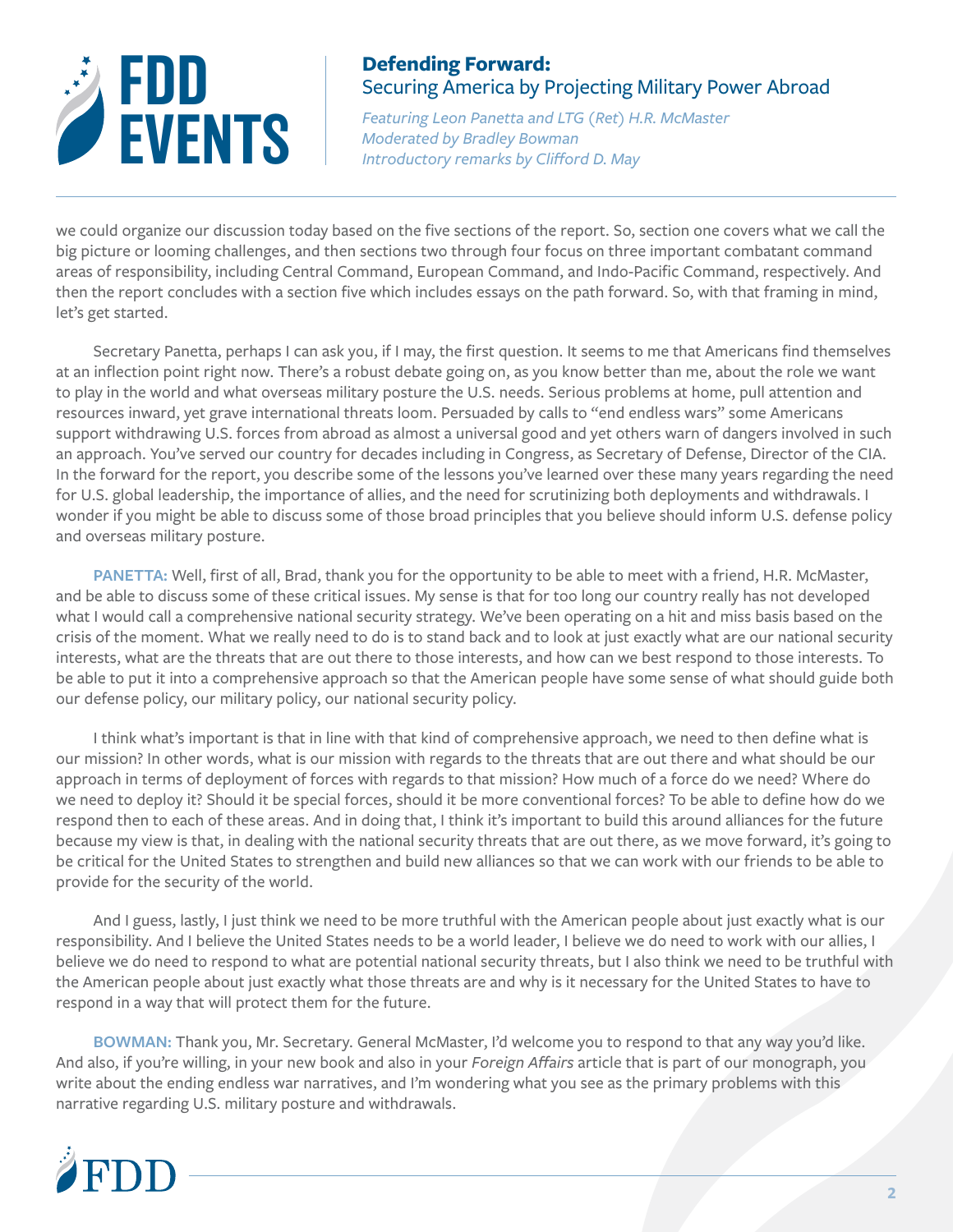

*Featuring Leon Panetta and LTG (Ret) H.R. McMaster Moderated by Bradley Bowman Introductory remarks by Clifford D. May*

**MCMASTER:** Well, Brad, hey, first of all, what a privilege it is to be with you and I really appreciate the great work that the Foundation for Defense of Democracies and the Center on Military and Political Power has been doing that I think gets at what Secretary Panetta, who is one of the wisest people I know and one of the people for whom I have the greatest respect, has just pointed out. I think that the American people really need to know two fundamental things about the challenges we face. So, what is at stake, right? Why do Americans care about this challenge? And then secondly, what is a strategy that will deliver a favorable outcome, an outcome consistent with U.S. vital interests, at an acceptable cost? And I would say that leaders now across multiple administrations have not done an adequate job of that.

And then related to this, I have really nothing to add to Secretary Panetta's comments except that I think that there is a temporal dimension to this as well. We need a sustained and consistent approach to foreign policy and national security over time. And this is an area where Secretary Panetta has been a great leader at forging bipartisan, nonpartisan support for policies that really shouldn't be partisan in nature, right? I mean, if you're a Democrat or Republican, does that mean you want North Korea to have a nuclear weapon that threatens the United States? I think we all ought to remember that when Al-Qaeda committed the mass murder attacks of 9/11, the most devastating terrorist attack in history, they didn't target Republicans or Democrats, they targeted Americans.

So, I'm hopeful Brad because of the great work that you're doing, and because of this report, that maybe this is the group of challenges and issues related to foreign policy and national security that we can help maybe begin to reverse the polarization we've seen among Americans as we emerge from these quadruple crises, right, of a pandemic, a recession associated with a pandemic, the social divisions that we've seen laid bare by George Floyd's murder and the aftermath, and of course related concerns of inequality of opportunity or unequal treatment under the law, and then finally, I would call it a trauma of this partisan political season that we're still in. So, the tendency is going to be for Americans to want to be introspective.

But, I would say Brad, what we should learn from COVID again, the old lesson of 9/11 is that problems and challenges, threats to us that develop overseas, can only be dealt with at an exorbitant cost once they reach our shores. And it's that kind of an argument, why should Americans care? What is the strategy that will deliver peace and security and prosperity for future generations? Those are the questions that leaders will have to answer.

**BOWMAN:** Well, thank you. There's so much in what you both said that I'm eager to follow up on and I'll maybe save some of it toward the end. But just the idea that, as you said General McMaster, that potentially what we learned in Pearl Harbor, with 9/11, and now with COVID, the problems over there don't stay over there, and we have to go abroad to protect ourselves at home and when we go abroad, we see that the threats are so significant on such a scale that we can't do it alone and we have to have our allies and foreign position military assets alongside them. That's excellent. If I may, I'd like to transition to section two in our report, and the topic of CENTCOM, so the Central Command area of responsibility.

In our report, I'm proud to say, we have a chapter on Islamist terrorist threat, on the MFO mission in the Sinai, Syria, Iraq, Persian Gulf, and Afghanistan. We don't have time to cover all that, but Secretary Panetta, I'd be interested in your broad overview, what do you see? There's a lot of talk about pulling out of the Middle East, just generally speaking, Secretary Panetta, what do you see as the primary U.S. interest today in the wider Middle East and the leading threats to those interests?

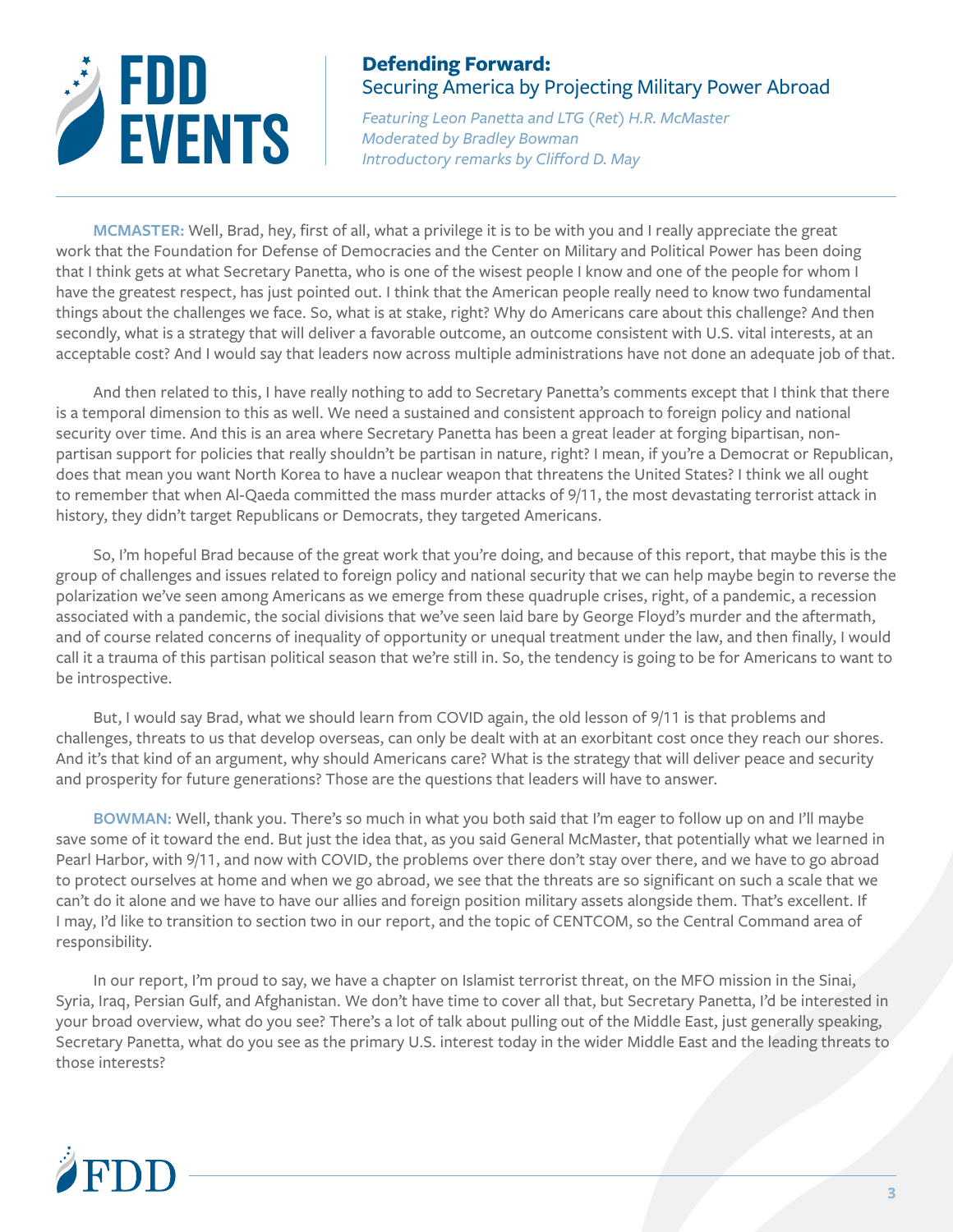

*Featuring Leon Panetta and LTG (Ret) H.R. McMaster Moderated by Bradley Bowman Introductory remarks by Clifford D. May*

**PANETTA:** Well, it frankly comes down to one word, which is stability. The worst thing that we can confront in the Middle East is continuing conflict, continuing threats from terrorism, ISIS, as well as continuing threats from Al-Qaeda and others, and obviously the continuing threat from Iran. All of that continues to strike at stability in that region. And as we know, because of the number of failed states in the Middle East, in many ways those failed states have become breeding grounds for terrorism and for instability. And I really think that one thing we haven't done very effectively is to build a strong alliance of countries, both Israel as well as moderate Arab countries, to work with us to confront what I think are mutual enemies, which are Iran and terrorists.

And, we need to have the benefit of these moderate Arab countries to really look at the failed states that have occurred since the Arab Spring. I think we missed the boat in terms of developing a response to what was happening with the Arab Spring. We looked at Libya in one category, and Egypt in another category, Syria in another category, when the reality is that in order to advance stability, we should have had the guidance of other countries as to how we can approach many of these tribal nations who clearly did not have a history of Jeffersonian democracy. But at the same time, what would have been a better strategy for them to govern with stability so that we could move forward in the 21<sup>st</sup> century. And instead, these countries fell apart, Libya, Syria, creating tremendous problems with refugees, creating tremendous instability in the Middle East, tremendous areas of competition that developed as a result of that. And the United States really didn't have a clear response to dealing with that, we did a lot of hit and miss reactions to situations in different areas.

Again, I think the key is how do we develop a comprehensive approach here that looks at the problems of that area, looks at the best way to approach it, how do we support obviously our ally in that part of the world, Israel, but how do we also support the other moderate Arab countries that are there in working together as a team to address these common issues? That's a hell of a challenge, I understand it. Like H.R., I dealt with the different leaderships in that part of the world. But I'm also convinced that if the United States, as we saw happen frankly with the UAE and with the other moderate countries that moved forward to recognize Israel, we can be an important force to be able to bring these countries together, to be able to work together to deal with these common problems.

Look, this is not any more a question of obviously the critical nature of oil supply, we know we've developed independence with regards to oil. But oil supply still is an important ingredient in terms of stability in the world and we can't just walk away from that. But we can't just walk away from it when Syria falls apart and there are tremendous implications for refugees, but also implications for Turkey, implications for other bordering countries as to their stability. We can't ignore that because ultimately, I'll tell you something, if we ignore it, it'll come back to bite us because instability in the Middle East, whether we like it or not, can be the opportunity for terrorists and for countries that don't have our interests at heart, they can be opportunities to create even greater instability. And so, for that reason, I just think that CENTCOM area is one that we need to be there, we need to work with our allies, and we need to back it up with a kind of force structure that says to our enemies in that area, we're there to stay and we're there to protect our national security interests.

**BOWMAN:** General McMaster, Secretary Panetta mentioned the Islamic Republic of Iran as a leading threat in the region, I'm wondering if you could share your assessment of that threat and whether you think the Abraham Accords, the peace that he also mentioned between Israel and UAE and Bahrain provides an opportunity to begin to build that more unified coalition to push back on the malign behavior of Iran?

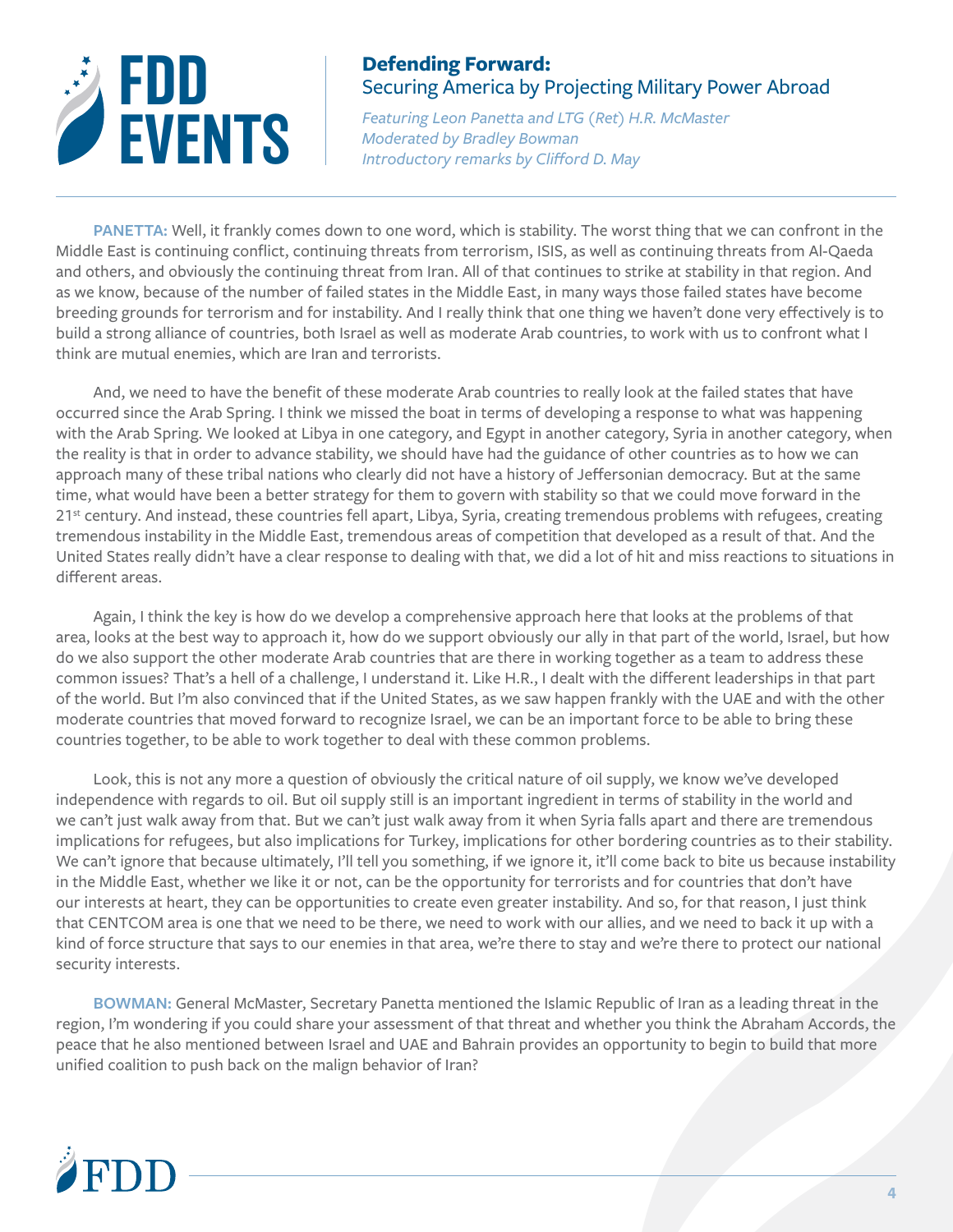

*Featuring Leon Panetta and LTG (Ret) H.R. McMaster Moderated by Bradley Bowman Introductory remarks by Clifford D. May*

**MCMASTER:** Well, Brad, let me begin by just agreeing with Secretary Panetta that we have to view the Middle East as more than just a mess to be avoided because the Middle East doesn't adhere to Las Vegas rules, what happens there doesn't stay there. And we've seen that obviously with the serial episodes of mass homicide in the Syrian Civil War for example, and how there's been this accelerating cycle of sectarian violence in the region. A cycle that actually empowers jihadist terrorists because it allows those organizations to say to beleaguered Sunni Arab communities and Sunni Turkmen communities, "hey, we can be your patrons and protectors." And then it also empowers these Iranian backed militias and then empowers Iran across the region, allows Iran to apply this Hezbollah model broadly to the region where they have weak governments in power that are dependent on Iran for support while Iran grows militias outside of that government's control that could be turned against that government if it acts against Iranian interests. This is the case in Lebanon, it's the case in Syria, it's the case in Iraq, and it's what Iran is trying to do in Yemen.

So, breaking that cycle of violence, working with partners in the region, as Secretary Panetta mentioned, is immensely important. But we can only do that if our partners in the region believe that we have some staying power. We keep announcing our withdrawal from the Middle East and so when people look over their back, hey, who's got my back? The answer is like, well, maybe nobody, so let us hedge. And that hedging behavior is what empowers our adversaries in the region. It was the unenforced red line in Syria that led to Russian intervention in the Syrian Civil War, and then Russia's ability then to empower Iran across Syria and to place a proxy army on the border of Israel. And then that intensified sectarian violence that we're seeing in the region is a grave danger.

So, I think it's important for us to not have a massive commitment but, as Secretary Panetta suggested, a sustained commitment. What I saw in the region is when I engaged our friends and I would say, "Hey, we're going to stay now in Eastern Syria with a small force, and we're going to have a sustained commitment." They didn't believe it. So, they bought into what I would call Putin's Potemkin peace plan, where Vladimir Putin said to them, "Hey, help me keep Assad in power and resolve the Syrian Civil War in Assad's favor, and in exchange I'll work quietly over time to reduce Iranian influence. Well, that's a lie, but it's a lie people were willing to believe because they were afraid of our disengagement.

And I do think, Brad, the Abraham Accords, as Secretary Panetta said, this is a big opportunity because what this shows is these conflicts in the region are not conflicts of religion, right, these jihadist terrorists want to cloak themselves in the false legitimacy of religion when in fact these are, I would say, criminal organizations, murderous organizations, who use a perverted interpretation of Islam to justify their political and criminal agendas. And the Abraham Accords are a big step in showing that the interests of these Arab monarchies in this case, in particular, UAE, Bahrain, now Sudan joining as well, are aligned with Israel because they're against the sustained proxy war that Iran has been waging against us, and they're against jihadist terrorists who are the enemies of all humanity.

**PANETTA:** Brad, if I might, I think H.R. has mentioned something that I mentioned as well, that I just think cannot be emphasized enough which is that if the United States is going to be able to work with these countries and with our allies there, that our word has to be good. The worst thing I think that has happened in the last few years is the sense that our allies don't trust us. They don't know whether we're really going to stick by our word, they don't know whether we're going to stick with them. Their reaction is that we will probably bail out at some point, and that just undermines our ability, frankly, to deal with those countries because they don't trust our word.

And so, key to everything we just talked about is the United States has got to stand by its word, that it's going to be there to work with these countries to help them develop their security needs, but that we are going to be a friend that can be relied on to be able to respond if necessary in order to be able to secure peace and prosperity in that region.

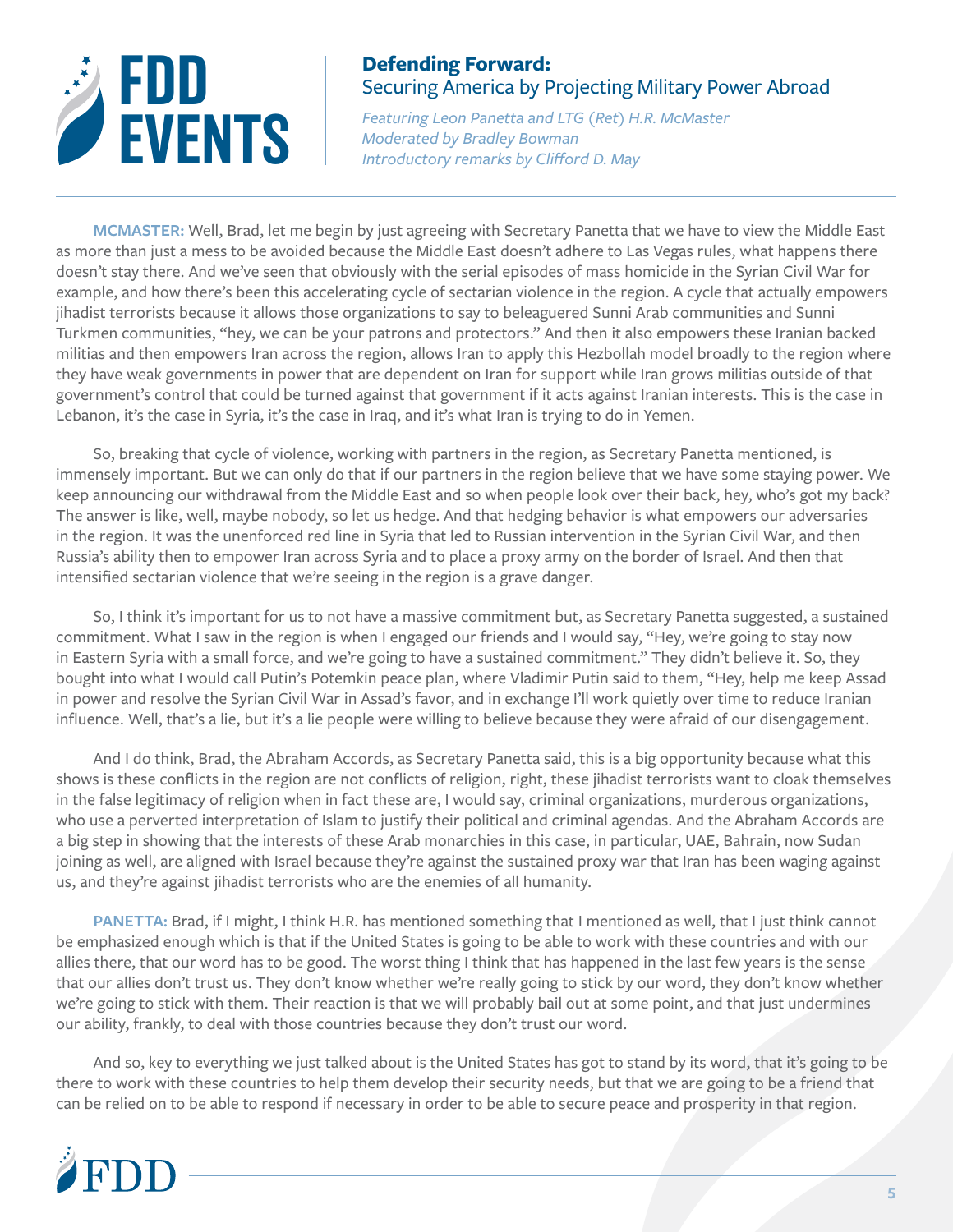

*Featuring Leon Panetta and LTG (Ret) H.R. McMaster Moderated by Bradley Bowman Introductory remarks by Clifford D. May*

**BOWMAN:** Mr. Secretary, how do you apply that important principle that you just laid out specifically, if you're willing, in the Afghanistan and Iraq context right now? As you know, the Trump administration has announced withdrawals, how would you apply that very important thing you just said to those specific countries right now as we're undertaking withdrawals as we speak?

PANETTA: I worry about this kind of attitude that we're just going to simply pull out and say "to hell with it," kind of approach after all of the lives we put on the line, the ones that we've sacrificed. Look, I realize that these have been longterm commitments, we probably can spend a lot of time criticizing whether we used the right approach in dealing with all of these challenges. But I can tell you this, that the worst thing we could do is simply withdraw and not ensure that these countries are prepared to deal with their own security. Because if we do that, mark my words, just as what happened with Iraq and the enablement of ISIS to come together and go into Iraq and attack and creating their own territorial gains in that part of the world, the United States had to go back in and respond.

We shouldn't kid ourselves that if we just withdraw from Afghanistan without any preconditions related to how security is going to be advanced, how we're going to make sure that the Taliban is not going to come back and try to take over again, and that we really have some sense that Afghanistan is going to be able to govern itself and secure itself, if we don't do that as part of this process, and whether it's Afghanistan, whether it's Iraq, whether it's other areas, I just think we're asking for trouble. We're just asking for greater trouble in terms of the future.

Look, I understand the frustration, I understand the concern about how long these wars have gone on, but we owe it to those who sacrificed their lives to make sure that before we leave we have some sense of confidence that these countries can respond to the threat that we're worried about, which is terrorism, and their ability to deal with terrorists. Because as we learned in 9/11, these people have a goal of ultimately attacking the United States. We learned that lesson in bitter terms on 9/11, and we have spent a hell of a lot of time trying to make sure that that never happens again. And I just think it would be a terrible mistake to just simply pick up and leave without making sure that we have dealt with that potential threat to our security.

**BOWMAN:** General McMaster, you've spent a lot of your life in those two countries, Afghanistan and Iraq, I would welcome a comment from you if you're willing.

**MCMASTER:** Just to amplify the Secretary's comments in two areas. First of all, we should learn the lessons of December 2011 when we thought that we were announcing our complete withdrawal from Iraq, and instead that withdrawal that was really disengagement diplomatically as well as militarily, that it set conditions for the rise of ISIS and then ISIS took control of territory the size of Britain by 2014 and ISIS really then – having been now acknowledged as the most murderous terrorist organization in history. What I'm concerned in Afghanistan is that not only are we maybe leaving as an end in of itself, much like we did in Iraq in 2011, but we're empowering the Taliban on the way out. In fact, we coerced the Afghan government to release 5,000 of some of the most heinous people on earth who are going to lay the backbone for a resurgent Taliban and other jihadist terrorist organizations.

The way that we cut the deal with all these concessions on the way out has really put the Afghan government in a position of disadvantage. And so, you have the Taliban sitting across the table from Afghan negotiators saying what are we even talking to you for? We defeated the world's greatest superpower. Of course, we actually defeated ourselves if we do in fact, implement a complete withdrawal. So, I'm not super hopeful that a Biden administration will reverse the

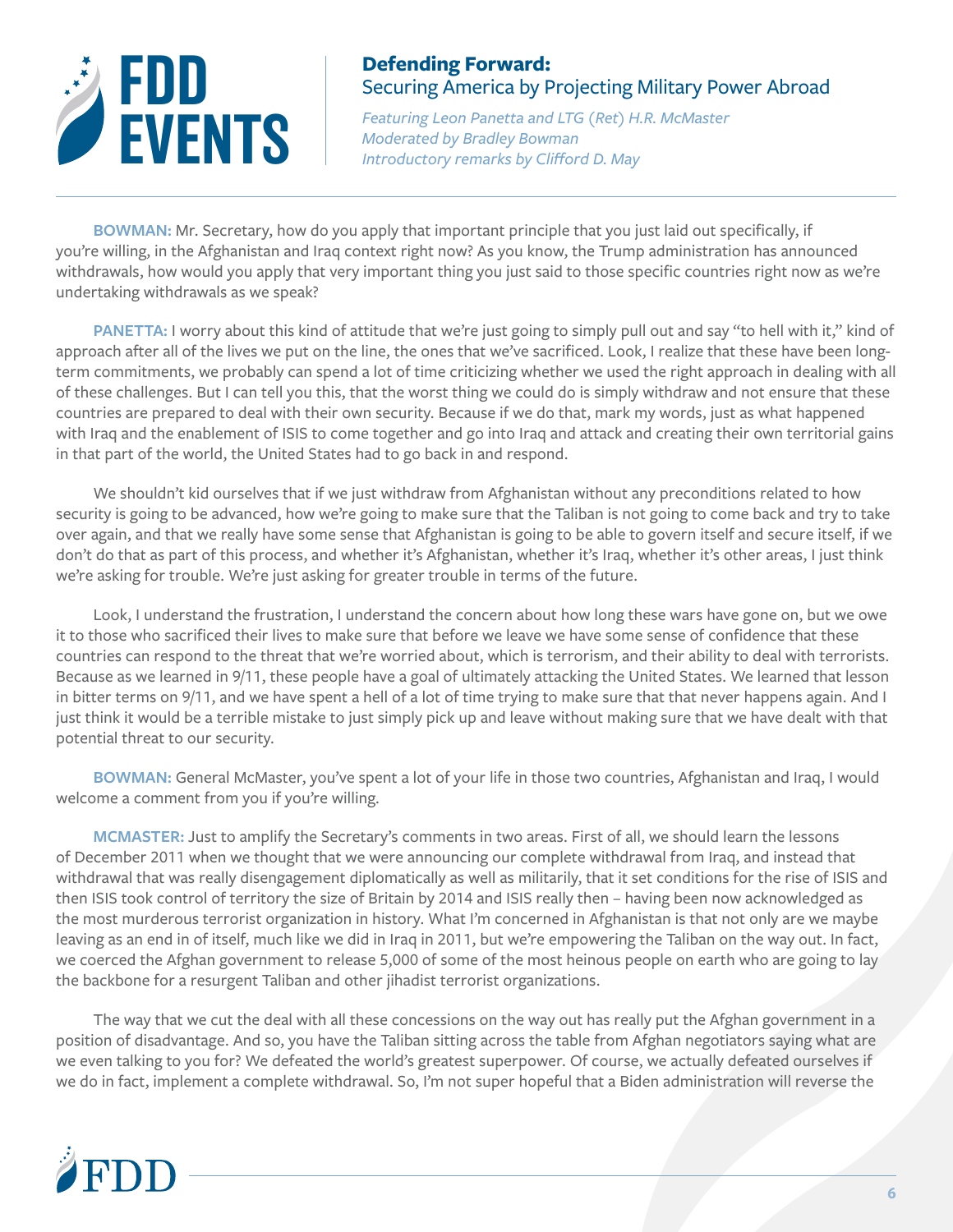

*Featuring Leon Panetta and LTG (Ret) H.R. McMaster Moderated by Bradley Bowman Introductory remarks by Clifford D. May*

policy because the Trump administration's flaws were, in some ways, really doubling down on the flaws of the Obama administration's policy toward Afghanistan and South Asia broadly, including the dynamic across the border in Pakistan.

But I do hope that the Biden administration reassesses it and recognizes it's in our interest, this certainly has huge humanitarian ramifications. But it is our interest, as Secretary Panetta suggested, to maintain what is really an insurance policy in that part of the world, a part of the world in which already over 20 U.S. designated jihadist terrorist organizations exist in this sort of ecosystem in which they share people and resources and it's an extremely dangerous place. So, I think that we don't want to have to go back at a much higher cost like we did in 2014 in Iraq, and I hope we learn lessons from our most recent history and apply them to South Asia

**BOWMAN:** It occurs to me that under the current withdrawal plans by inauguration day, January 20<sup>th</sup>, we're going to have less than 6,000 total troops in Iraq, Afghanistan, and Syria combined. So, it seems to me, and every one of those is a service member who's away from their family and in harm's way, but 6,000 troops in those three countries helping to prevent the return of the ISIS caliphate, helping to prevent another 9/11 style attack coming from Afghanistan, seems like a reasonable investment for our country to make in both those two countries.

If I may, let me transition to section three in our report which is on European Command. And in our report, we have a great chapter on the Eastern Med by Ambassador Eric Edelman, that he coauthored with Aykan at FDD, we have a chapter on Germany with Lieutenant General Hodges, and another chapter that he wrote on the Black Sea region, but General McMaster, coming back to you if I may. I'd be interested in your thoughts on the nature and character of the threat from Moscow. As you know, the National Defense Strategy said Great Power Competition is the principal priority for the Department. What do you see as the nature and character of the threat currently for Moscow?

**MCMASTER:** Well, Vladimir Putin is driven, I think, by a combination of fear and ambition. A fear of losing his personal grip on power inside of Russia and an ambition to restore Russia to national greatness. Now, he knows he doesn't have the resources to compete with us head to head, the Russian economy is the size of Texas's economy. And so, his theory of victory is to drag everybody else down such that he'll be the last man standing and he's doing this with a sustained campaign of political subversion, with cyber enabled information warfare that is designed to diminish our confidence in who we are in the transatlantic community, not just in the United States, but the U.S. and the European relationship, and relationships within Europe, and within European countries to polarize us, pit us against each other, and reduce our confidence in our democratic principles and institutions and processes.

In terms of foreign policy, what he can do is create a lot of problems. He doesn't have the power to implement solutions or to help make the world a better place, but what he can do is create problems for us. So, what I've seen is this really – it'd be amusing if it wasn't so destructive – dynamic in which the Kremlin will act against the United States even if those actions cut against Russian interests. We see this with they're providing arms to the Taliban, how could that be in Russia's interest for example? I think it's time to impose more costs on Russia, costs that are higher than those that the Kremlin factors in at the outset of its efforts. Enabling continuous mass murder in Syria, often using the most heinous weapons on earth, chemical weapons and nerve agents, the effect that Russia has had in perpetuating and intensifying this long destructive civil war in Libya.

So, I think that it's important for us to view Russia as a threat not because of what it can achieve but the damage that it can do, to defend ourselves against this Russian new generation warfare and this campaign of disruption, disinformation, and denial of even their most egregious actions, but then also to recognize that Russia is not that

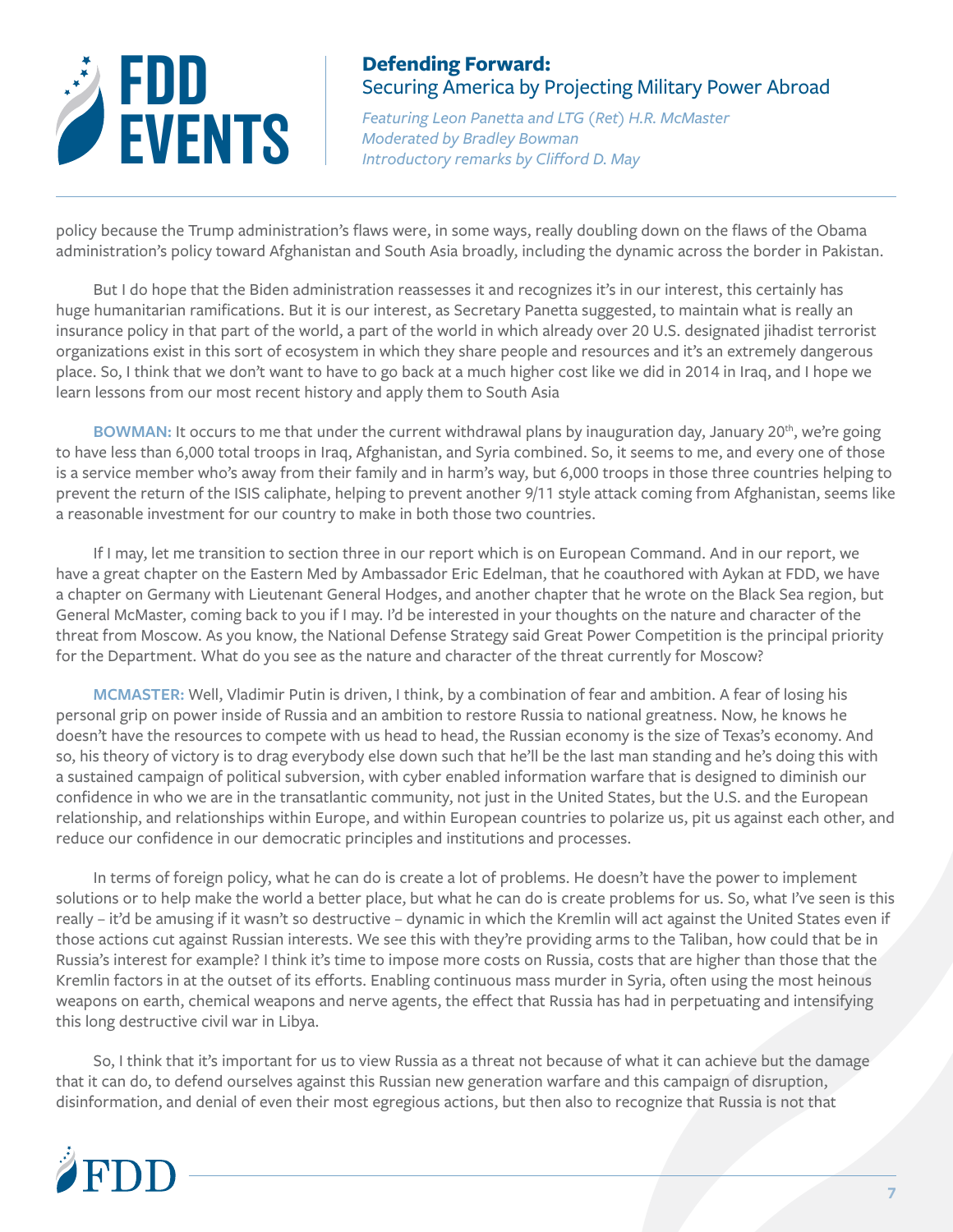

*Featuring Leon Panetta and LTG (Ret) H.R. McMaster Moderated by Bradley Bowman Introductory remarks by Clifford D. May*

strong and we should be able to impose significant costs and restore some confidence in the transatlantic relationship, in our common principles, that cuts across our countries, and to be a stronger bulwark against Russia's sustained campaign of subversion.

**BOWMAN:** Secretary Panetta, again, as you know, our NATO allies in Europe are both vital security partners and economic competitors. In recent years, we've heard a bit more about the latter than the former from the White House. I'm interested, what would you say to an average American who's saying, "why does the U.S. military need to have forces right now in Europe, can't our European partners and allies do that themselves?" How would you respond to that?

**PANETTA:** I think for all the reasons that H.R. mentioned, Russia is an adversary. Russia's primary goal is to undermine the United States. I saw that as Director of the CIA and I saw it as Secretary of Defense. We shouldn't kid ourselves, that's what they're about and that's what they're trying to do. What they've seen, frankly, over the last few years is weakness on the part of the United States. So, Putin has sensed that the United States is not going to stand up to Russia, and so Russia has taken advantage of that. Not only in the Ukraine and Crimea, that's why they went into Syria, that's why they're threatening to put a base in Somalia, that's why they've engaged in election interference, 2016, 2018, 2020. As H.R. mentioned, they're engaged in hybrid war. Their primary focus is instability. I talked about instability in the Middle East, that's the primary goal of Russia, is to create instability in this country.

How do we respond to that? We respond by making very clear to Russia that there are lines they cannot cross. Those lines are obviously not to again have the opportunity to invade a country that was part of the former Soviet Union, that we will stand against that kind of effort, that we will stand against them simply being able to go into the Middle East and establish bases wherever they want, and make clear that the United States is going to work with our allies in NATO to make sure that Russia understands that it's not just the United States, it is the United States working with our allies in a bond that has been important to our security since the end of World War II. That's why it's important for the United States to make clear that we're not only going to support NATO, but we're going to support them with our forces there, as needed.

The importance of our forces being there is that it is a message to our allies and it's a message to Russia, that this isn't just talk, that the United States is serious about our commitment to making sure that peace is preserved in that part of the world and that we are going to do everything necessary to make clear that Russia cannot undermine that security relationship. I think when we just arbitrarily pull troops out of Germany, it sends another signal to Putin that the United States is cutting out and that Russia doesn't have to worry about it because if the United States isn't there he'll assume that NATO won't be able to respond as strongly as they otherwise would. So, for the security of the United States, for the security of Europe, and in many ways for the security of the world, we have to be players in that part of the world in terms of being able to protect our national security.

**BOWMAN:** Thank you, Mr. Secretary. Let me transition, if I may, to section four of our report, which is on the Indo-Pacific Command area of responsibility, we have chapters on the PLA, U.S. defense policy in a broader region, Taiwan, Japan, and the Korean peninsula. General McMaster, what do you see for U.S. national security interests right now in the Indo-Pacific?

**MCMASTER:** Well, Brad, it's really all about China and what China is trying to achieve. The Chinese Communist Party is driven really by this obsession with control, the fear of losing its exclusive grip on power internally, but then also this grand ambition to realize national rejuvenation in Xi Jinping's words, "to take center stage in the world." The

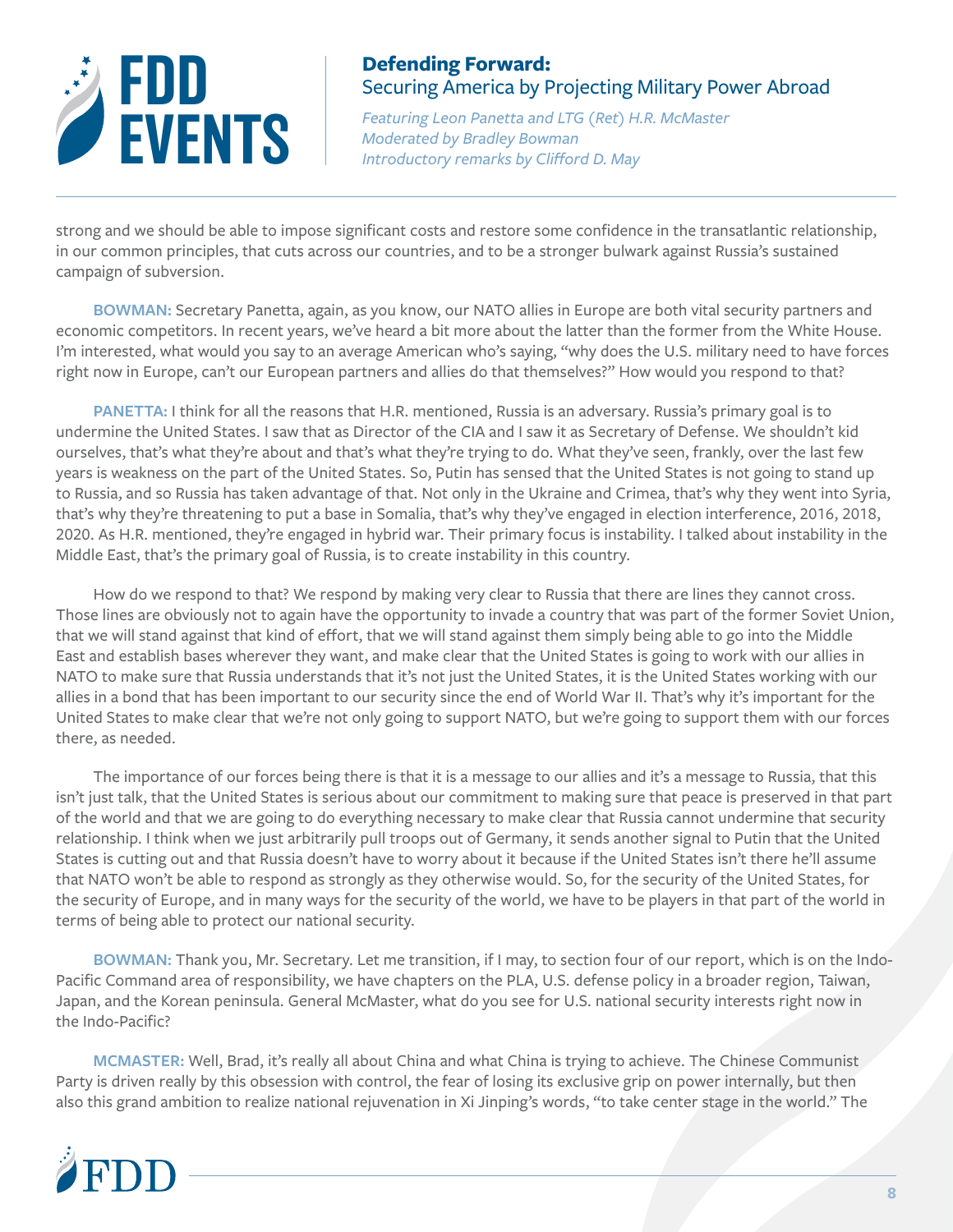

*Featuring Leon Panetta and LTG (Ret) H.R. McMaster Moderated by Bradley Bowman Introductory remarks by Clifford D. May*

way that China is doing that is with a very sophisticated campaign of co-option, coercion, and concealment. Co-opt countries and international companies with the lure of profiting from investments in China or with Chinese loans and infrastructure development deals what entrap countries and companies, and then make them susceptible to the coercive power of the Party, and then the Party gets you to sign up, gets these countries to sign up for their agenda, which is essentially to establish exclusionary areas of primacy across the Indo-Pacific and to challenge the United States globally.

If China succeeds, the world would be less free, less prosperous, and less safe. So, it's extremely important for us to counter the People's Liberation Army's aggression as well as this pernicious form of subversion and advancing their interests internationally. The People's Liberation Army has engaged in what I think is the largest peace time military buildup in history, their defense spending has gone up 800% since the mid-1990s for example, and you see what they've done in trying to effect what would be the largest land grab, so to speak, in history in the South China Sea, they're bludgeoning Indian soldiers to death on the Himalayan frontier, and they're increasingly aggressive vis-a-vis Taiwan with direct threats against Taiwan in connection with forced annexation. I think Xi Jinping thinks he's winning, he thinks he's going to emerge from the pandemic and a position that's even stronger, and also, he wants to realize this vision of making China whole again and then taking center stage in the world prior to the 9<sup>th</sup>, the 2022 Communist Party Congress.

So, we are entering a period of tremendous danger, look at what China is doing to Australia right now in the area of economic coercion. I think it's time for all of us to come together. Secretary Panetta said, we need to strengthen our alliances and partnerships not just so that we have a better atmosphere at cocktail parties or that we have better mood music in our alliances, but for a purpose. In this case, it's really getting other countries to recognize, hey, this isn't a choice between Washington and Beijing, this is a choice between your sovereignty. I think we need to get the world's biggest economies in particular to sign up for the economic competition in emerging critical arenas. But obviously the defense component this is very important as well.

**BOWMAN:** Secretary Panetta, it seems to me, with full deference to you, that we're in for a multi-generational struggle here, potentially, with China and if we're going to be successful, we need to have a strategy that can last more than four to eight years. Based on my time on the Hill, that means we have to have bipartisan buy-in and consensus, something that can extend beyond whoever happens to be currently serving in the White House. Do you believe there is a bipartisan consensus right now on China and what we need to do? Are we moving toward that? Do you think it's possible? What would be the key elements of a bipartisan national security strategy toward China?

PANETTA: I really do believe that it is essential, absolutely essential, that when it comes to foreign policy, when it comes to national security, that we have to work to make sure that there's bipartisan support for these goals. Look, the thing that I've always been pleased by, that in the middle of this polarization, in the middle of the party divisions that have taken place over these last few years, somehow they're able to get a Defense Authorization Bill through on a bipartisan basis, and they work in a bipartisan manner in the Armed Services Committee, both in the House and the Senate, and they pulled together, and they pass it on a bipartisan basis. We have to make sure that continues in the future and that presidents – and I think President Biden kind of responds to this because that's where he comes from, is basically the ability to work with both sides in trying to reinforce that kind of approach.

The reason it's critical and it's always been of concern that I've begun to see partisanship sneak in to some of these foreign policy arenas. When that happens, it undermines our ability to send a singular message that the United States is unified in terms of dealing with these challenges. That's certainly true when it comes to Russia, which we talked about, and certainly true when it comes to China. They're our primary large adversaries. The intelligence estimates on this have

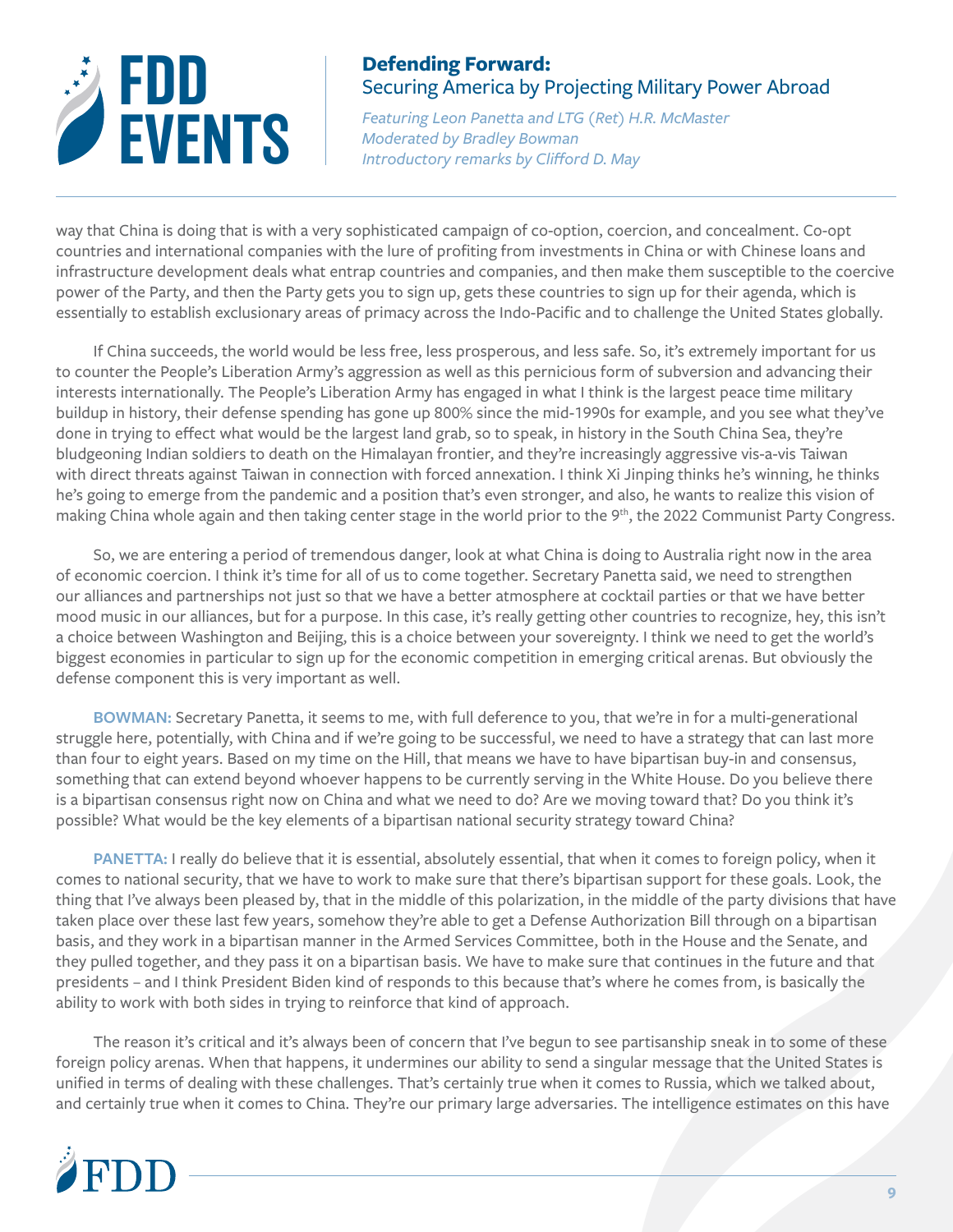

*Featuring Leon Panetta and LTG (Ret) H.R. McMaster Moderated by Bradley Bowman Introductory remarks by Clifford D. May*

been very clear that we're dealing with two adversarial threats for the future to the United States, the major threats and China is one of those, and, by the way, for the same reasons that I mentioned with regards to Russia. China reads weakness on the part of the United States. The result is whether it was getting rid of the trade agreement with the Asian nations, whether it was not responding to some of their aggressive approaches in that region, they feel that because the United States was withdrawing from a leadership role in the world that they can take advantage of it.

H.R. is right, let me tell you, it is a multifaceted approach with Chinese abuse. They're sending their diplomats across the world into countries to continue to work with those countries to build new ports, to provide new monies, to assist those countries in any way they can, to engage in trade. We abandon the trade agreement and what the hell happens? China jumps in and takes that same group and puts it together into a trade agreement for goodness sakes. So, they are constantly looking how to probe for their advantages. They're doing it diplomatically, they're doing it economically, and they're doing it militarily. Certainly, in terms of the South China Sea and what's going on with the militarization of the South China Sea.

So, what's happened? We've seen what's happened in Hong Kong, we've seen the threat to Taiwan, we've seen what's happened in the South China Sea. That's going to continue and if the United States right now is the kind of bulwark against trying to moving more aggressively in that region, that is the one thing. The Navy still has a strong presence, they go through the South China Sea just to make clear that we do have freedom of the seas, and that's a point that has to constantly be reasserted. I think we need to maintain our forces in South Korea, in Japan, in Australia, and in that region to make clear that the United States is a Pacific power. I can remember talking to President Xi once and his criticism was that we were talking about repositioning more of our Navy into the Pacific, and he was criticizing that. I said, "Look, we're a Pacific power, just like you're a Pacific power."

We have a right to - very frankly, we should be working on common problems in the Pacific, whether it's dealing with North Korea, whether it's dealing with trade issues, whether it's dealing with a disaster, one kind or another, we can work together on this. He didn't, he didn't deny that. I think there's an opportunity here. If we're strong, if we have a strong presence in the Pacific, I think it is the basis on which you can then conduct a dialogue with these guys. But you've got to do it from a position of strength.

I think we can develop a strong bipartisan position that says, if we're going to deal with China, whether it's trade, whether it's economics, whether it's military, whether it's in space, which is by the way another whole arena of threat that the Chinese are involved with, that Republicans and Democrats, Democratic administration and Republicans in the Congress have to be unified in saying to China that we are not simply going to stand back and allow you to exert greater control over countries in Latin America and South America and Africa, which is where they are right now and they're continuing that effort, that we are going to be in real competition with you to make sure that democratic forces like the United States and our allies are going to advance principles that you're against because we think that's where the world needs to go, not under the communist mold, but under the mold of democracy.

**BOWMAN:** Thank you, Mr. Secretary, for that. There's so much I'd like to follow up on, but we'll transition here to the last section, I'm sure China will come into it. I just would quickly add your point is so well taken on what's happening in that region. I would just note that the report that Congress required from the Indo-Pacific Commander that was submitted earlier this year specifically said that the military balance of power in the region continues to – grow more "unfavorable." I think that might surprise a lot of Americans because there have been some tactical gains and tactical readiness, but yet the overall military balance of power, including the Taiwan Strait and the South China Sea continues to

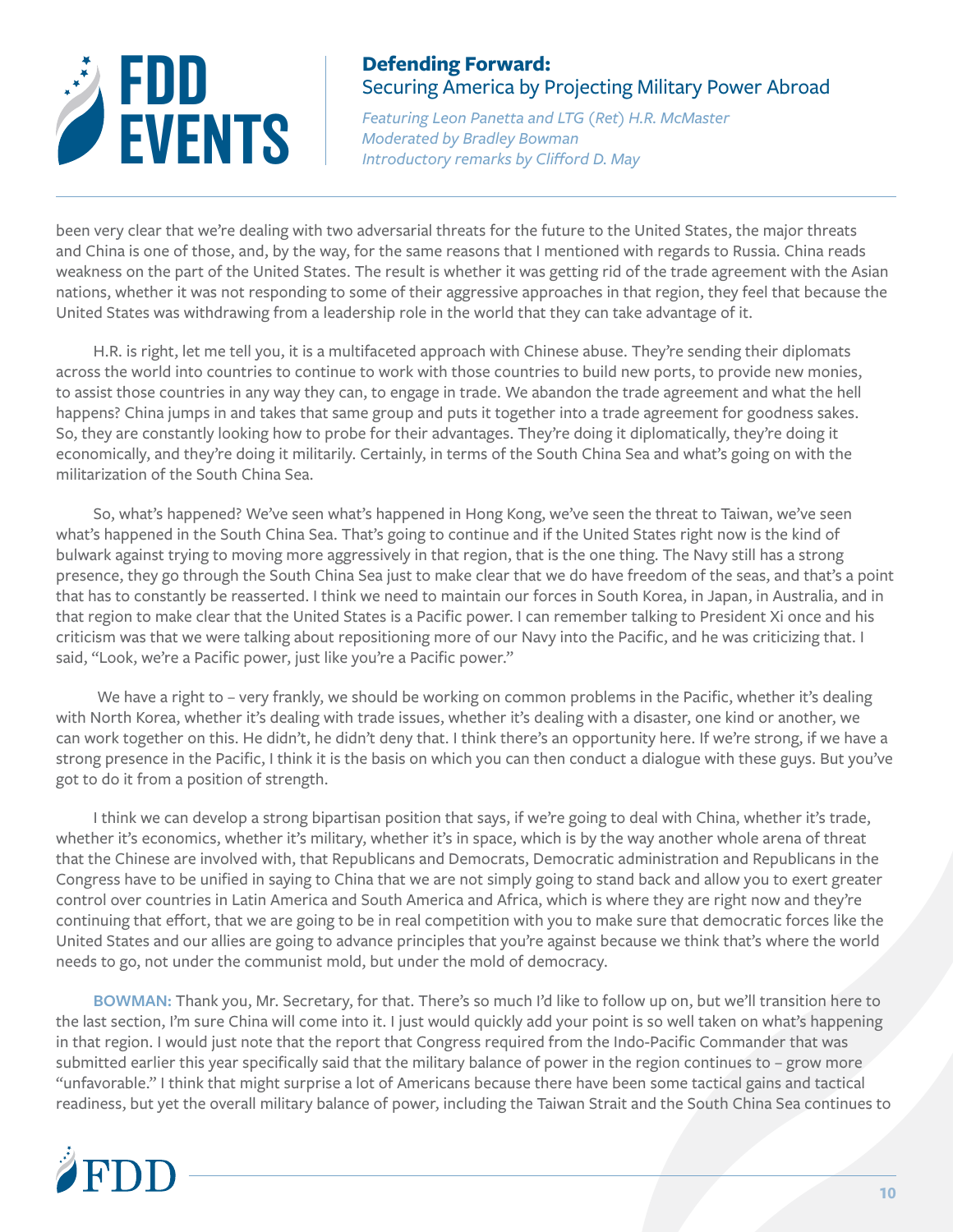

*Featuring Leon Panetta and LTG (Ret) H.R. McMaster Moderated by Bradley Bowman Introductory remarks by Clifford D. May*

grow more unfavorable. In my view that really emphasized the importance of this modernization effort the Department of Defense is currently undertaking, arguably a belated modernization effort, that's perhaps the most important we've seen in decades.

Mr. Secretary, a quick follow-up if I may, what defense – There's a lot of concern frankly that defense topline is going to freeze out or drop in the next few years and that might not provide the resources needed to fund current operation, maintain readiness, and modernize the force. Do you have a general sense for what defense topline is necessary to do what you're describing?

**PANETTA:** Well, we're looking at a budget in excess of \$700 billion right now so, if you look at funds for the wars, et cetera, it's probably close to \$750 billion. That's probably an area that I think we should continue to target as we move forward in order to make sure that we maintain our investments in a strong defense for the future. Now, look, once upon a time I was chairman of the House Budget Committee and head of OMB, and in those days, we had to make some very tough decisions to ultimately reach a balanced budget, which we did, which has gone to hell as we all know. My sense is that these last few years, neither the Democrats or Republicans have been very interested in any kind of fiscal discipline.

So, they've been willing to borrow whatever the hell they needed to borrow in order to deal with challenges. That's obviously true right now, as we try to deal with this whole COVID crisis. So, I understand that, but we're also looking at almost a \$3.7, \$3.8 trillion deficit and we're looking at a national debt of probably somewhere around \$25 trillion. We're now at a point where the debt is going to exceed our GDP, that hasn't happened since World War II. So, at some point, but we're going to have to think about how do we begin to approach some path towards fiscal discipline, I don't see that happening very soon. So, I suspect that just as we will borrow for COVID assistance, just as we'll borrow for economic aid, in the context of doing that, I suspect that we'll continue to borrow for other parts of the federal budget as well.

Which is not to say that the Defense Department shouldn't start thinking about how do we implement a budget that reflects some sense of discipline as well as investments? Look, I think we have to invest in new technology, we've got to invest in artificial intelligence, we have to invest in robotics, we have to invest in unmanned systems, we have to invest, obviously, in the kind of weapons systems that we're going to need for the future. I think those are investments that have to continue and obviously we have to invest in a force structure. But at the same time, I also think we ought to be smart about procurement. How do we save money in the procurement process? We make damn sure that these costs don't keep doubling and tripling and quadrupling every time we have a system, there's a better way to do that on the procurement side, there's a better way to [avoid] duplication of efforts. We now have joint services, it's the smartest thing we've done in the military is build these joint services. But as a result of that, I think we can eliminate more duplication.

I think look, there are bases frankly we don't need. Yes, we're going to need to go into a whole approach in terms of BRAC to try to reduce some of that unnecessary base structure that we have. So, we can be smart about this, we can implement reforms and at the same time invest in what we need for the future. I'm confident we can do that. It's going to take discipline, it's going to take people who are creative and innovative about how we do these things. But I think it's going to be important that we continue to do this on a bipartisan basis. That bipartisan effort on the defense authorization thing is the best investment we can make in terms of our defense posture for the future.

**BOWMAN:** Yes, sir. General McMaster, Secretary Panetta mentioned again there the National Defense Authorization Act which we've passed, as he said, for give or take 60 years, on a bipartisan basis. I remember my sixth

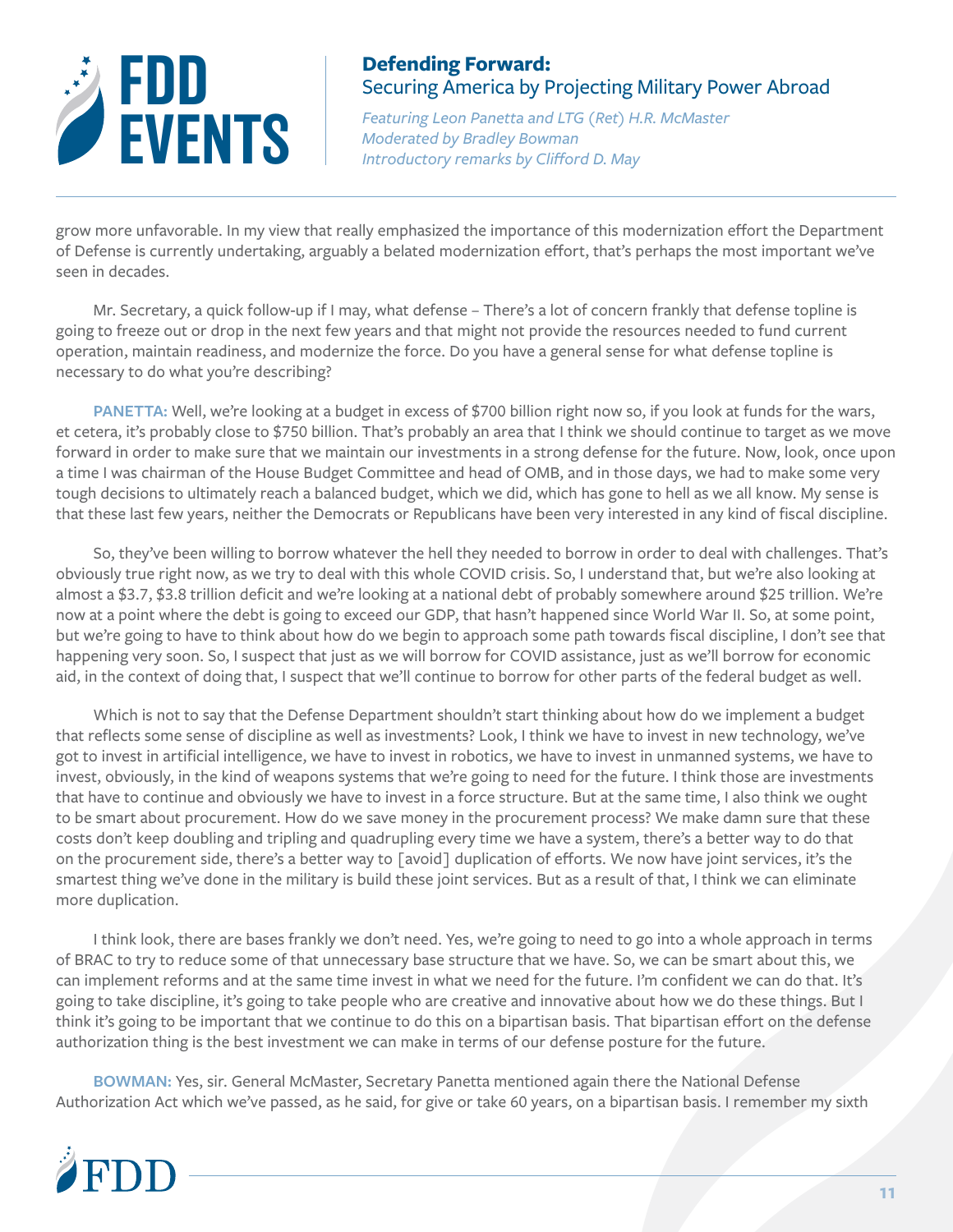

*Featuring Leon Panetta and LTG (Ret) H.R. McMaster Moderated by Bradley Bowman Introductory remarks by Clifford D. May*

year supporting Senator Ayotte, it passed every year [in committee], either unanimously or [often] with just one or two no votes. In this year's conference report that was just recently released, it would establish a Pacific Deterrence Initiative, which is an effort to increase some of our capabilities in Indo-Pacific to deter China, General McMaster, are there any specific areas where you particularly think we should be focusing in terms of making sure our service members have the capabilities they need to deter aggression from China in that region?

**MCMASTER:** Yeah, I think what we're facing now with both Russia and China are with militaries that have studied us and determined what they saw as our competitive advantages and developed countermeasures to take apart those competitive advantages. So, they didn't try to match us on stealth, what they did is they improved their tiered or layered air defense capabilities, they didn't try to replicate our full range of space capabilities they developed offensive space capabilities, they emphasized electronic warfare, long range precision strike missile capabilities, and swarm technologies, and unmanned aerial systems and subsurface systems. So now we're at the stage, which you've already mentioned Brad, we have a bow wave of deferred modernization to address and we need to develop counters to those countermeasures.

So, there's a modernization aspect of it, but there's also a defense strategy aspect of it. I think this Pacific Deterrence Initiative is important because it is forward positioned capable joint forces operating alongside partners, that is the best deterrent. We write a lot, we think a lot about anti-access area denial. This is what both China and Russia are trying to do, these exclusionary bubbles that they want to create that limit our freedom of movement and action. But guess what, if you have forward positioned forces like Secretary Panetta emphasized on the Korean peninsula and Japan, you automatically transform what was meant to be denied space into contested space. The historical analogy that is worth looking at is, look at what Japan did after they struck Pearl Harbor, they conducted the Centrifugal Offensive to gain access to that inner island chain and make it too costly for us to penetrate through that.

Well, hey, if you're already there, can't do that from a China perspective, and you can orient toward the mainland from those partner nations and with your naval and air capabilities and land-based capabilities, it creates a real dilemma for China and hopefully deter the People's Liberation Army and deter the Chinese Communist Party from further aggression. So, I think it's a good initiative, Brad. I think it's important though to explain to Americans. We're not talking again about massive numbers of troops, the numbers of troops that we have overseas are at historic lows and the cost of positioning our forces overseas is often because of burden sharing, cost sharing much, much cheaper than having them on American soil.

So, I think we all take it for granted sometimes, Secretary Panetta, and I, and you and others who have been engaged in foreign policy and the defense strategy and security strategy, that Americans get it. Well, a lot of Americans need to understand better what are they getting out of this, why is this in their interest. This is the conversation we started right at the outset. I think it's really important to explain that in connection with our forces across the world but in particular those that are oriented on deterring an increasingly aggressive China and Russia.

**BOWMAN:** That's great. By forward positioning, we have deterrence by denial and deterrence by retribution and we remind our adversaries that there'll be a cost if they attack us, and we help our allies be more capable, ultimately reducing the burden on ourselves. We're about out of time, so I'm tempted if I may, if you'll indulge me to combine two of my last questions I'm greedy here I want to get them in and feel free to take either one which interests you. This will go to both of you gentlemen, if you're willing. The first question is, to state the obvious, I think the United States seems to be in a particularly troubled time when it comes to domestic polarization, maybe we can debate how severe it is. Do you see any national security implications if that polarization grows worse? That's the first question and the second is,

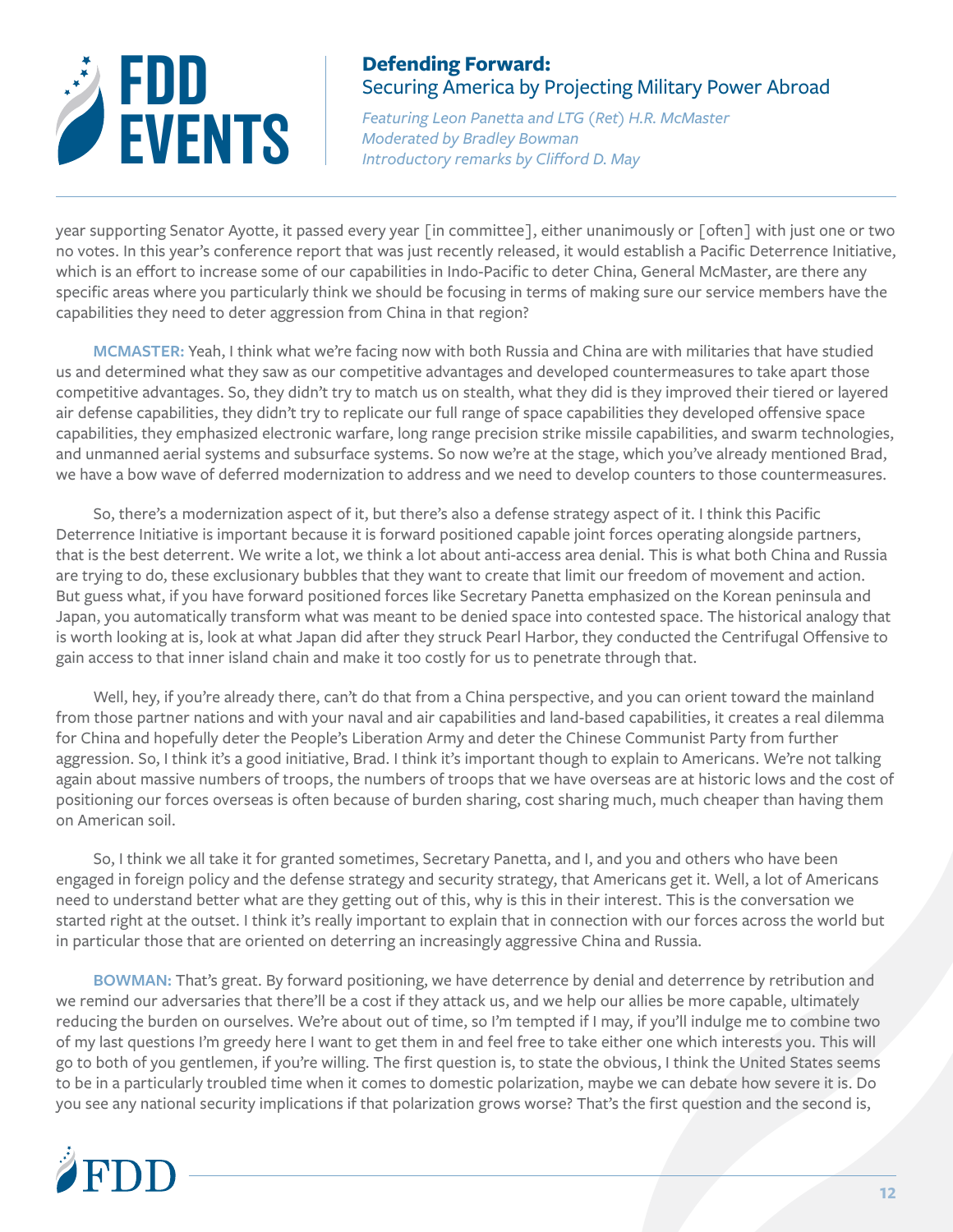

*Featuring Leon Panetta and LTG (Ret) H.R. McMaster Moderated by Bradley Bowman Introductory remarks by Clifford D. May*

what do you see as the top national security challenge for the Biden administration and what would you suggest they do about it? So, gentlemen, I toss it out to both of you feel free to take either one that interests you. Thank you.

PANETTA: Well, there is no question that polarization within our society is a concern, it's a serious concern. Look, the good thing is excess of 115 million people went to the polls and voted, which tells me that in the end, they do trust in our Constitution and in the ability of the American people to express themselves. But it also was a reflection of just how polarized we are as a society. I really do think it's important because, I'm not sure that regardless of how strong we are militarily, if we are divided as a country I think that undermines the strength of the United States and it undermines the strength, frankly, of whatever foreign policy we try to exert abroad. So, I do think it is critical for the next president of the United States to work to unify this country as best as he can. It's not going to be easy, I understand the problems.

But, I also believe that deep down the American people know that ultimately, regardless of our political differences and our different ideologies, that deep down we share the same concerns about this country, about security for our families, and security for our country as well. So, I think ultimately, we do have to move in that direction. I think in many ways that may be the biggest challenge that the next president faces, which is how to bring this country together because while I think Joe Biden wants to reassert the United States world leadership, I think he wants to strengthen our alliances and build new ones and tell the world that we're back, I don't think that we can truly reflect strong world leadership if we have a divided country. So that is going to be one of his biggest challenges, is to try to make sure that ultimately, we really do come together.

We can have our differences, we've had our differences for over 200 years, but in the end, there are principles that we all believe in: Constitution, our system of checks and balances, the fact that we do need to work together in order to solve problems and somehow, we've got to do that. Look, I've often said I've seen Washington at its best and Washington at its worst. The fact is I have seen Washington work, I've seen Republicans and Democrats work together. I know it can happen and somehow, we've got to get back to that.

**BOWMAN:** Thank you, sir for that. General McMaster, any closing comments?

**MCMASTER:** Yeah, I would just say that it is going to be important for President-elect Biden to strengthen our confidence, strengthen our confidence in who we are as a people and in our democratic institutions and principles and processes. I'm pretty optimistic though, Secretary Panetta said hey, record numbers of Americans voted right? And hey, if we weren't divided on political issues, we'd look something like a one-party system, and that looks like China to me, we don't want that. And then I think it's clear that the president, especially with these conspiracy theories and these charges that we've seen in recent weeks and months raising doubts early about the sanctity of the election, that's put our institutions through a pretty tough task, right, and I think we're standing up to that test pretty darn well.

I think that the vast majority of Americans are not as polarized as we see in our media and as we see among political elites. What I think we ought to do, and I think Secretary Panetta would agree on this, is the American people have to demand of their leaders that they not compromise our principles to score partisan political points. I think we've seen both parties do that and it just has to stop. I think one way to do that is to read what FDD writes in this report because, I think a path maybe to coming back together is to understand, hey, while we're at each other's throats, these challenges aren't going away, and by the way, we need to work together on these. I think that if we started our conversations with trying to understand better the nature of these challenges, and then first, just inventory what we can agree on, we can get a heck of a lot done.